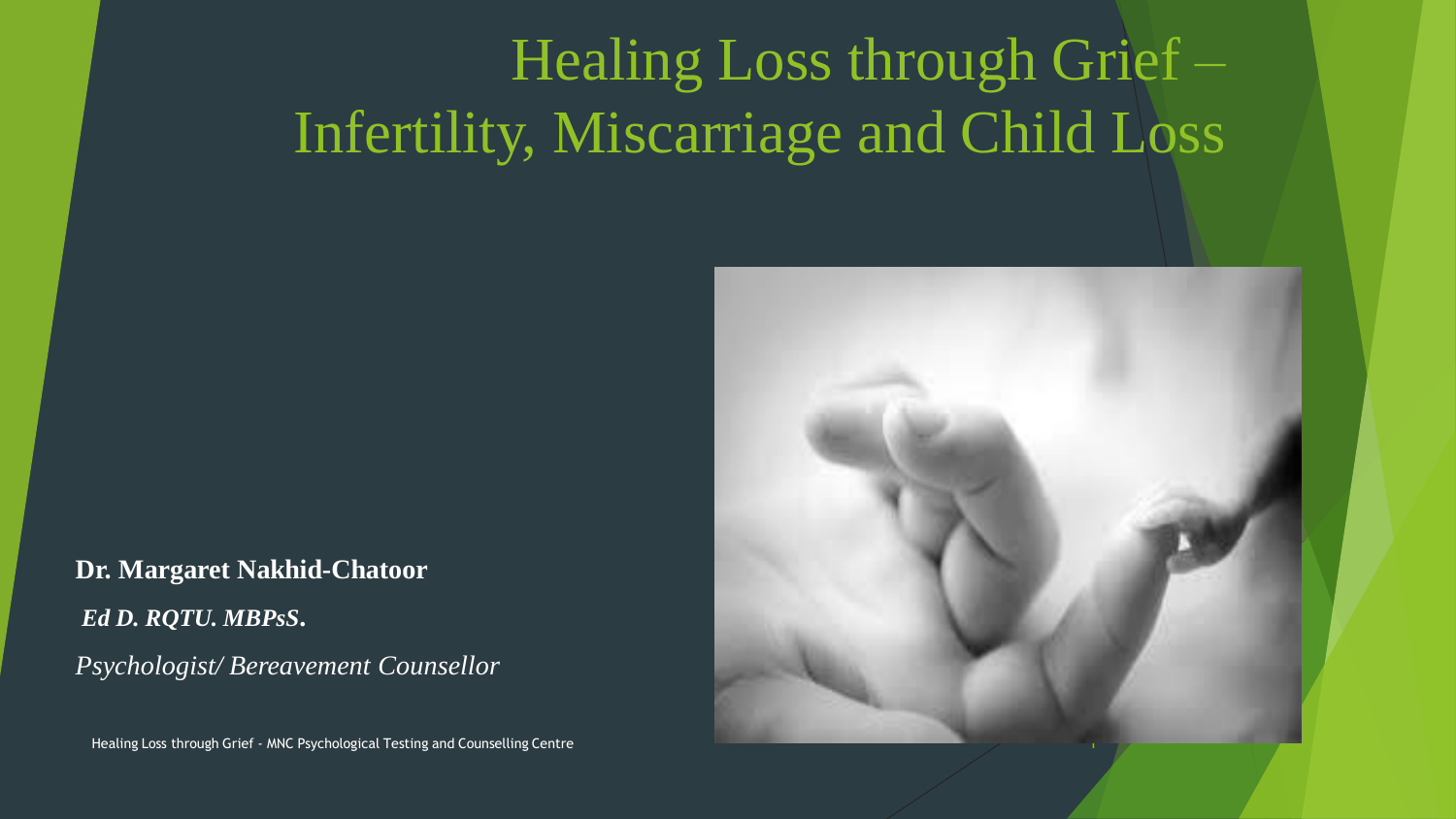### Grief and Loss

- A disenfranchised loss
- An ambiguous loss
- Complicated grief
- How do you cope?
- The Choices that you make



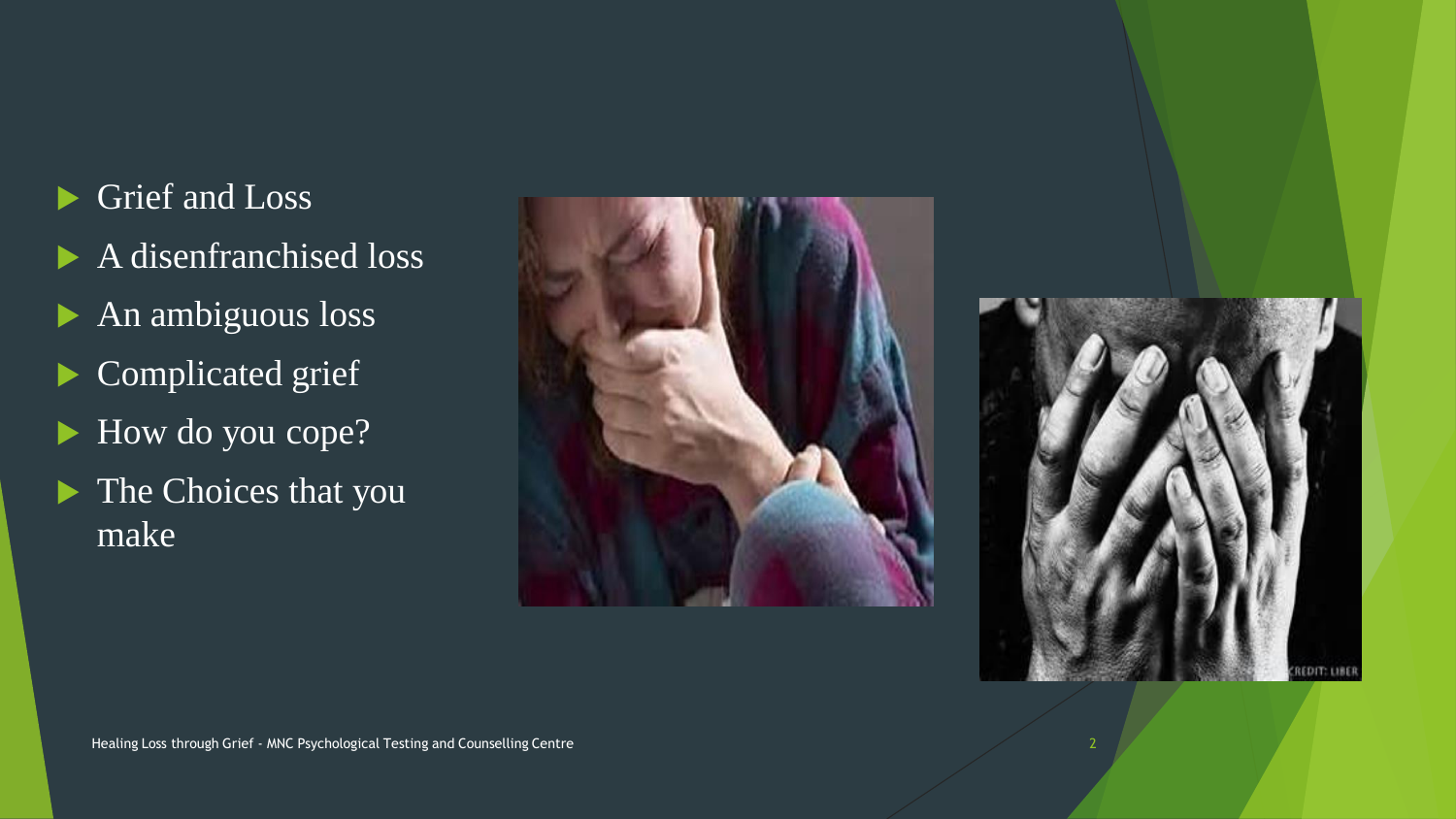### Where do you belong?

- $\blacktriangleright$  1 in 4 women are without children. Numbers are growing globally
- 10% are child-free by choice
- 10% for medical reasons
- **80% by circumstance** multiple miscarriages; failure to conceive; infertility due to illnesses, neonatal deaths, family trauma, genetic inheritances; failed surrogacies; failed adoptions; stillbirths; other losses

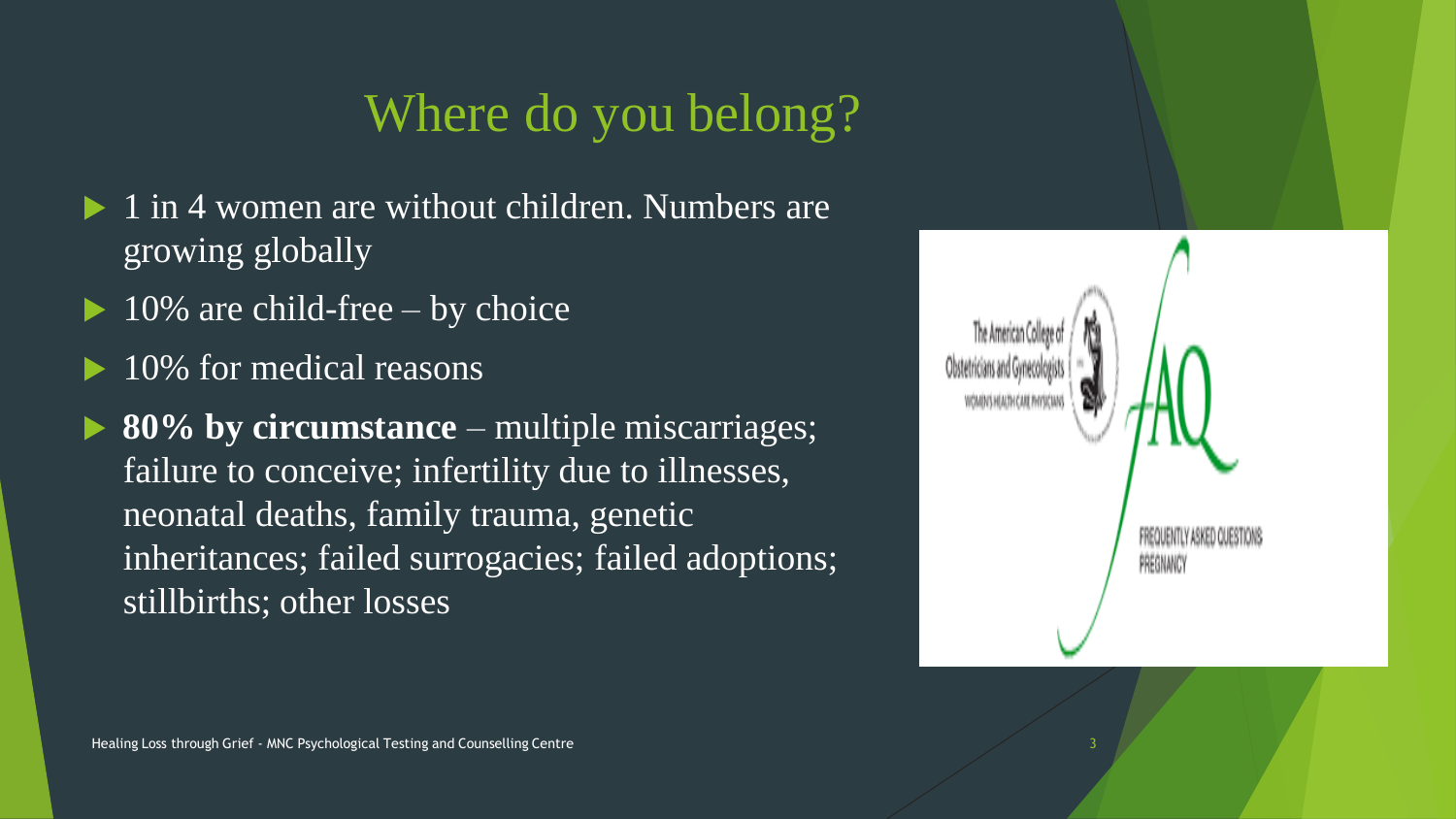### Disenfranchised Loss - Miscarriage

**S** Grief that persons experience when a loss is not publicly mourned, or cannot be openly acknowledged by friends and family

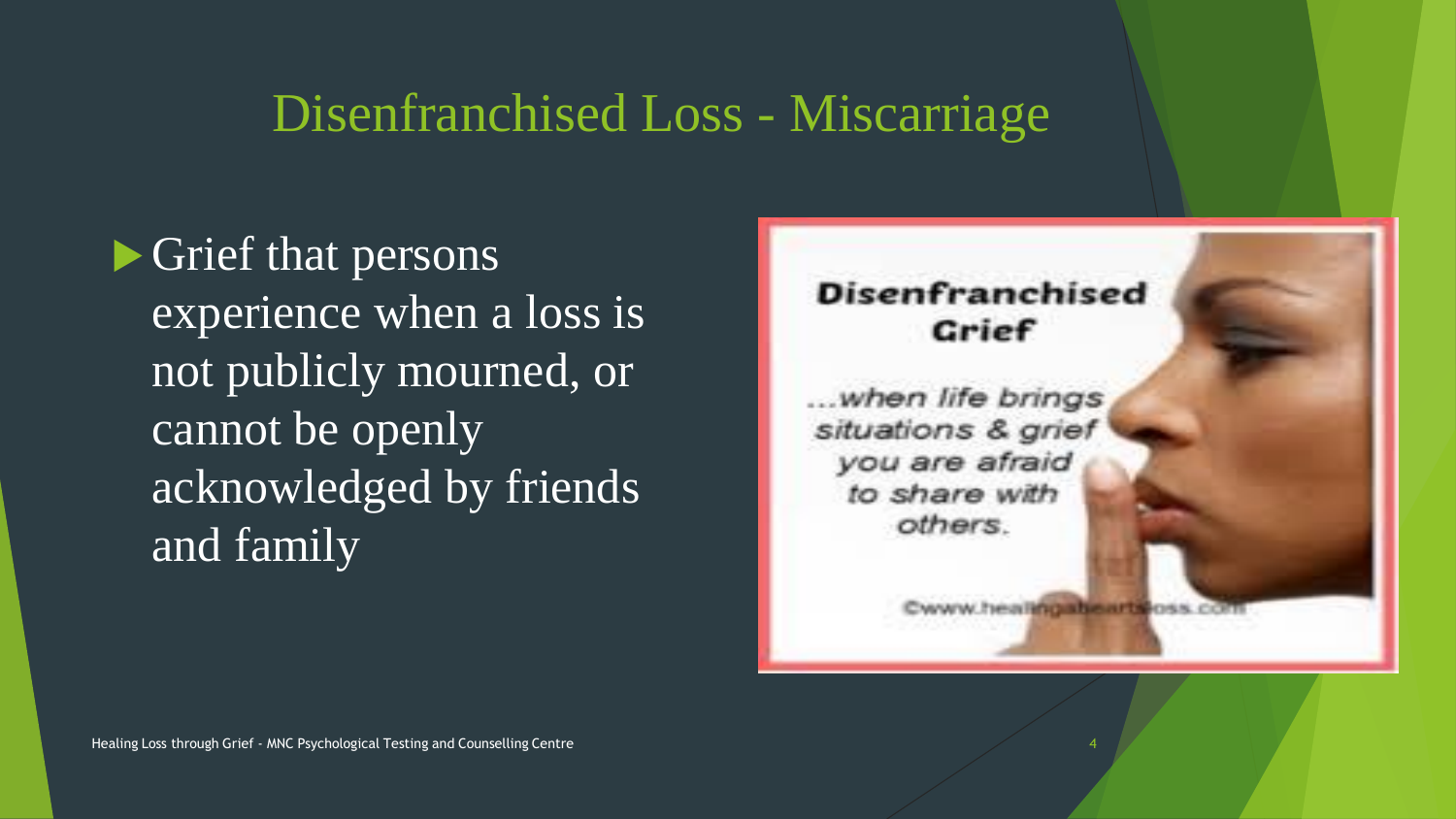### Unambiguous loss – Infertility - unseen, intangible

This loss occurs without closure or understanding.

It leaves a person searching for answers and delays the process of grieving.

It often results in complicated or unresolved grief



5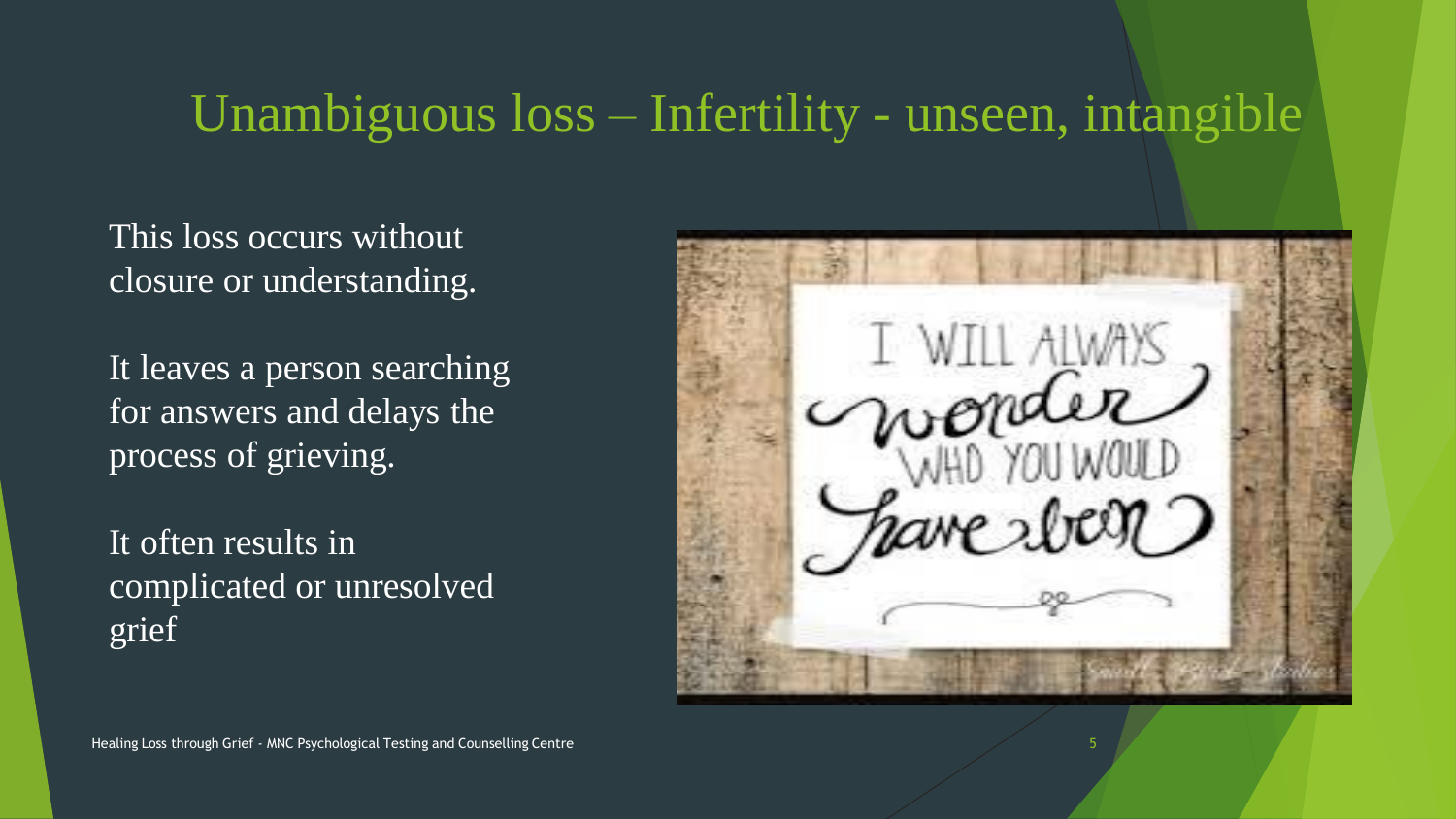### Complicated grief – what is happening to me?

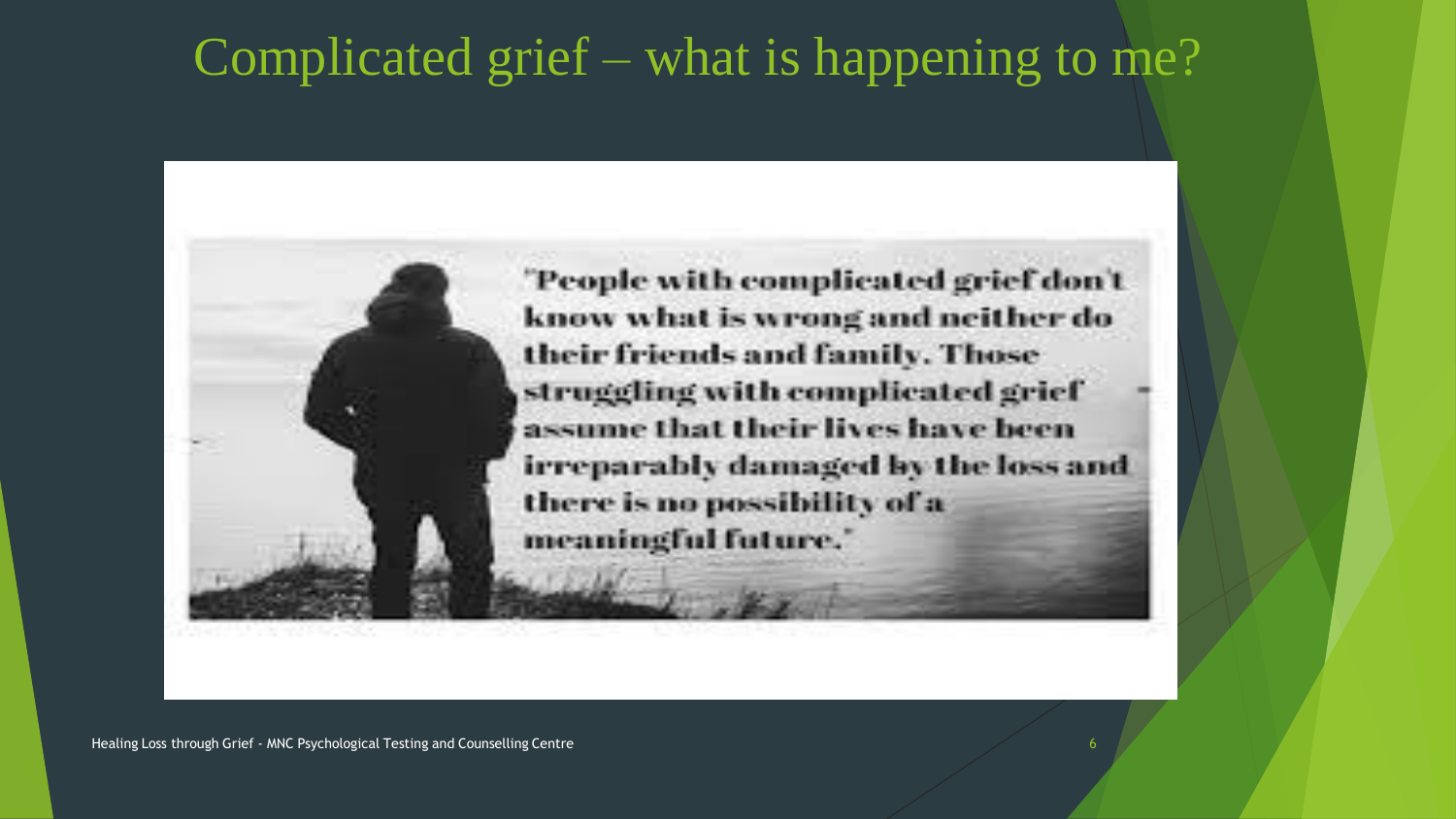## Characteristics of Complicated grief

- Intense longing/pining for the loss
- Persistent, complex, painful emotions
- An inability to accept the loss
- Difficulty living without the loved one
- Lack of Trust in others
- Detachment
- Rumination over the loss

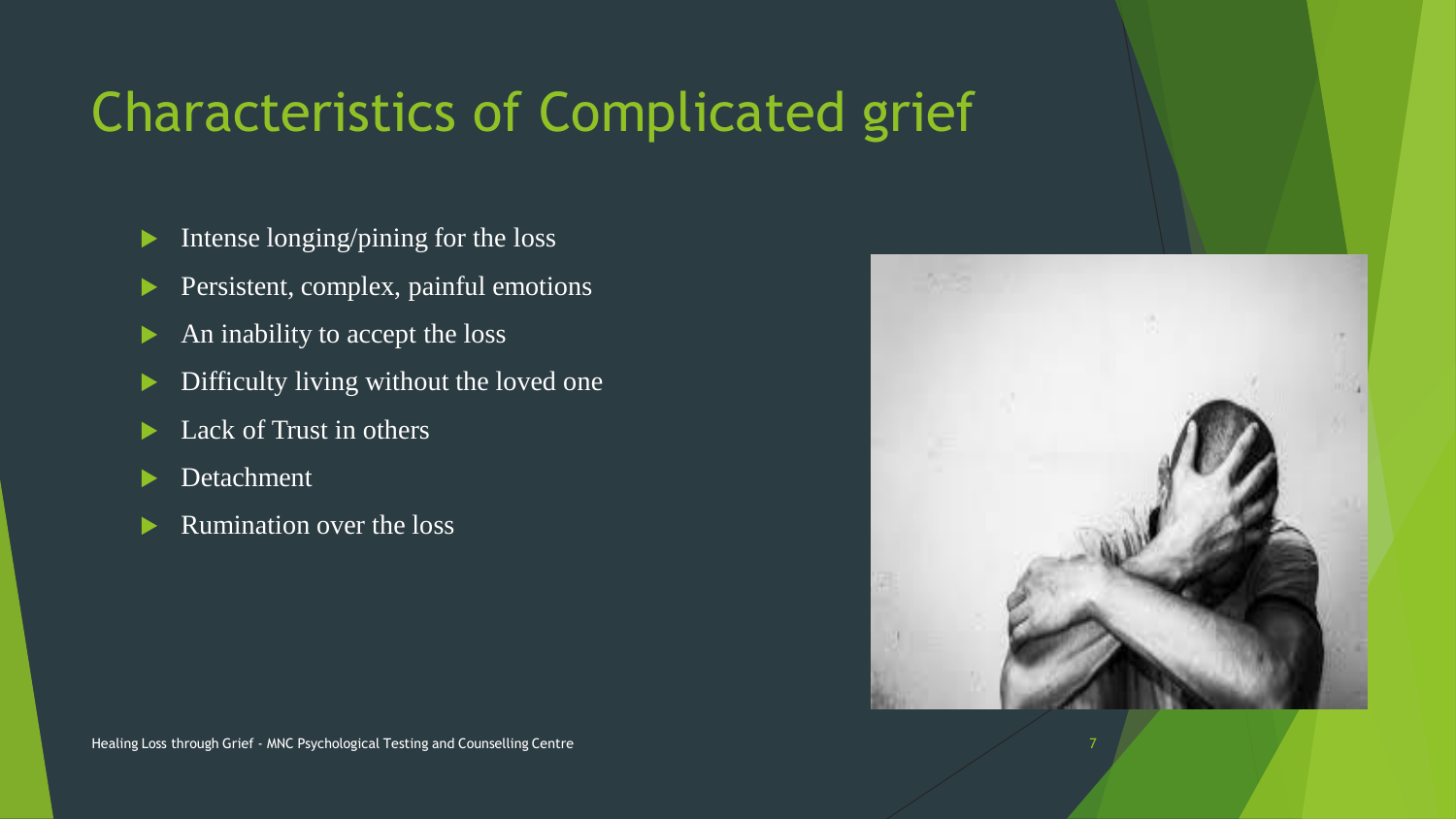The *Dark night of the soul* - Who can tell us how to grieve?

The abyss of despair –

Endless crying

Inconsolable

Silence

Numbness

Withdrawal

## иоворх киомг THE PAIN I FEEL

### #sayitoutloud

Healing Loss through Grief - MNC Psychological Testing and Counselling Centre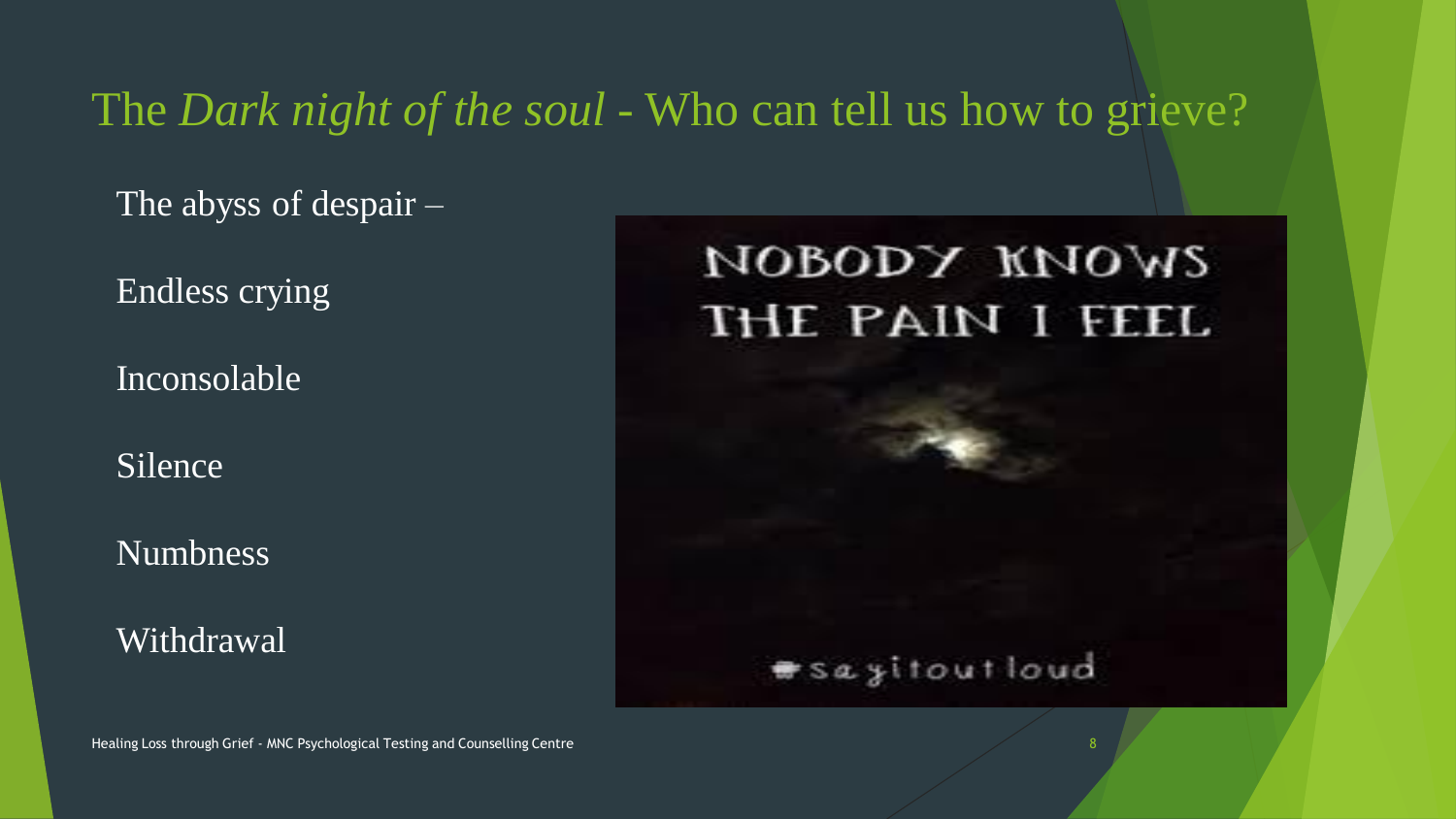

## Silence and Masking



In our society, we hide the pain for fear of being ridiculed or misunderstood



9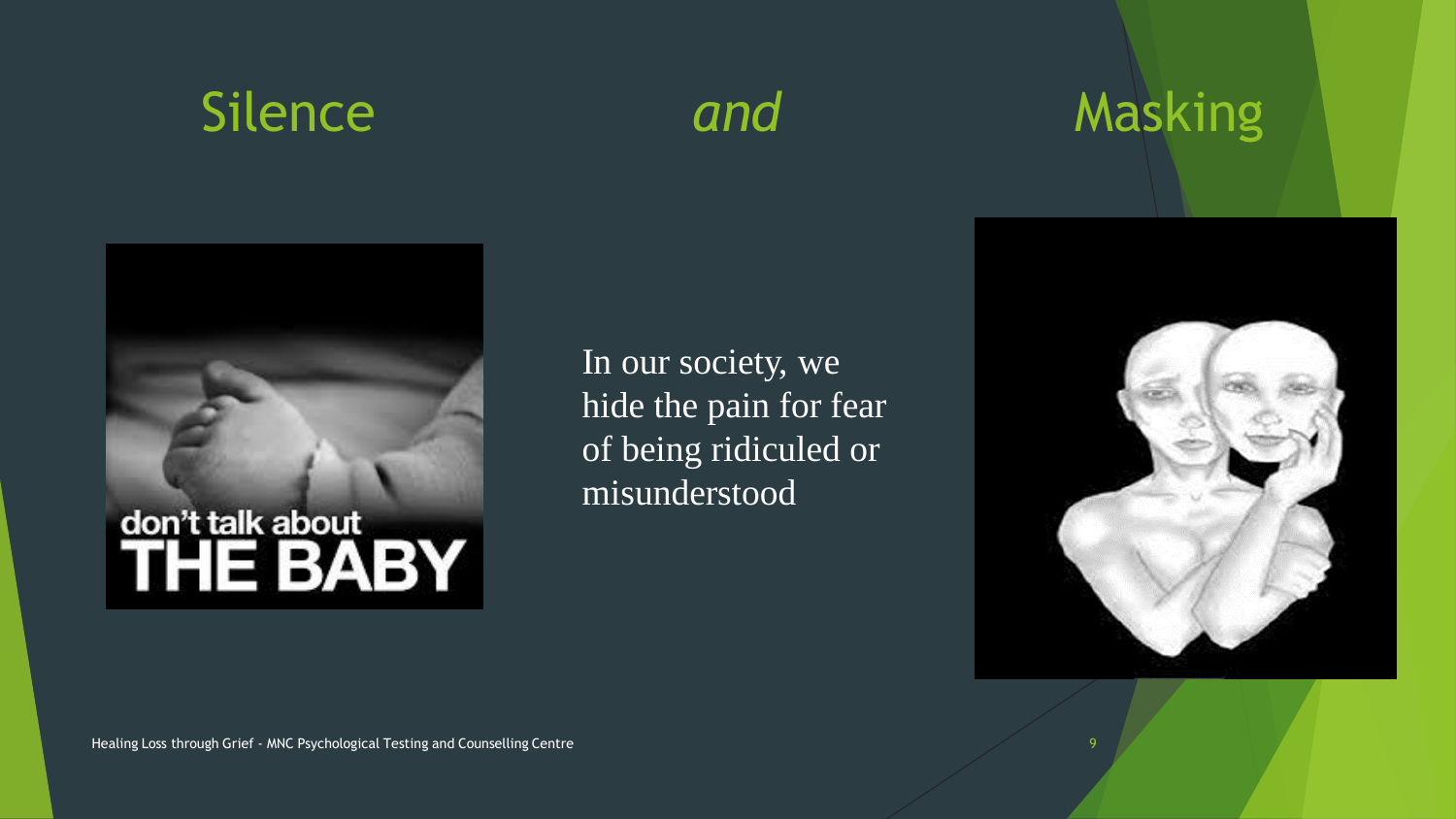### The 'othering' of our selves

I wonder how many of us stretch our faces with smiles wide enough to mask the pain we hide. I wonder how many of us go through the motions-attending church, giving service, nurturing our families. learning and doing-while inside we feel empty, broken, doubtful, and even guilty for the way we feel! " Toni Sorenson

**INVENTIONADE RELIGIO**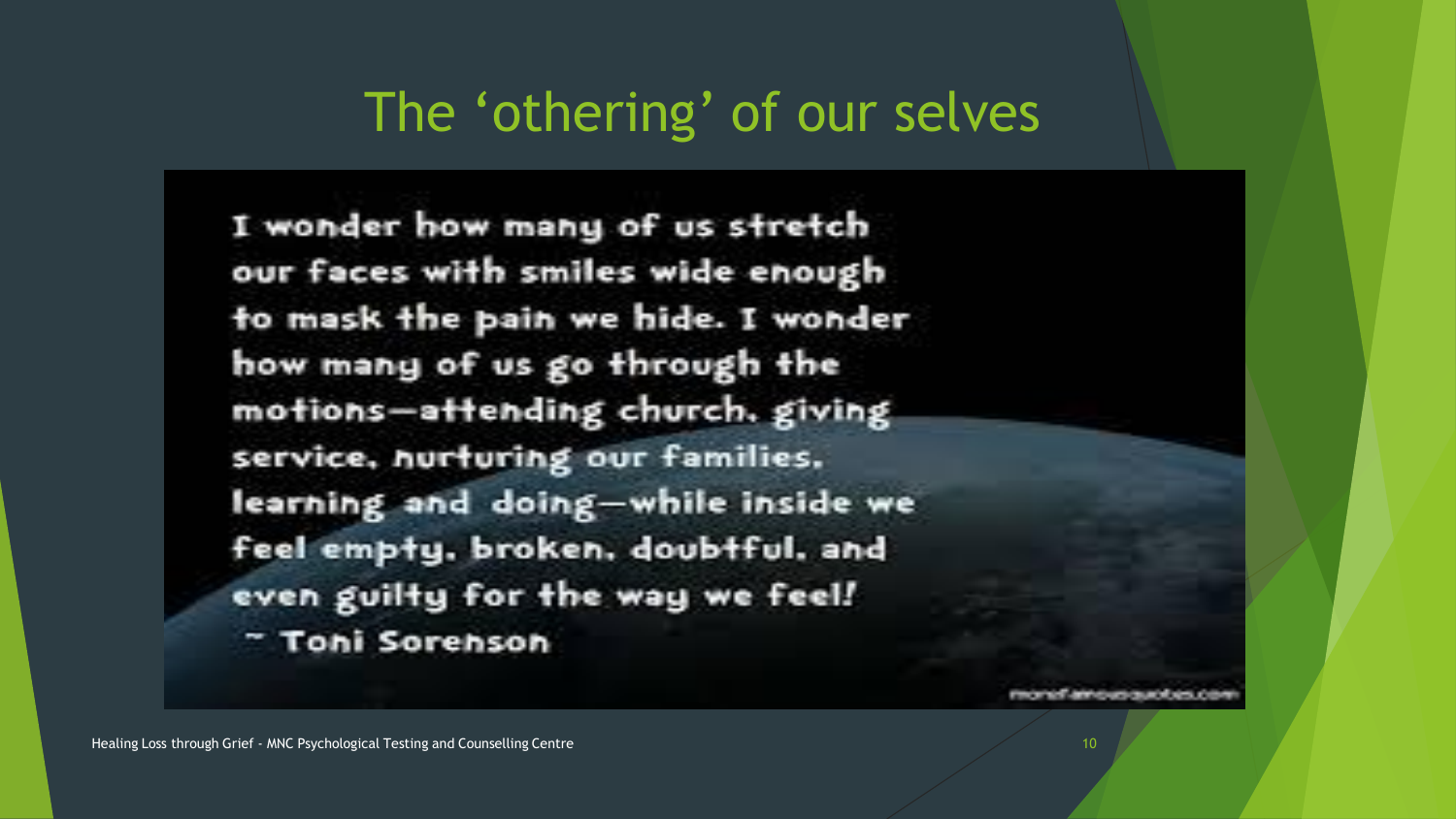### What people may say or think. Should you bother with this ?

You are young. You can try again!

Well, it was never really a birth…

You can always adopt. Why not?

If you really want children, you gotta try harder!

Everyone keeps telling me I can just get pregnant again and have another baby. But I wanted that pregnancy. I wanted that baby.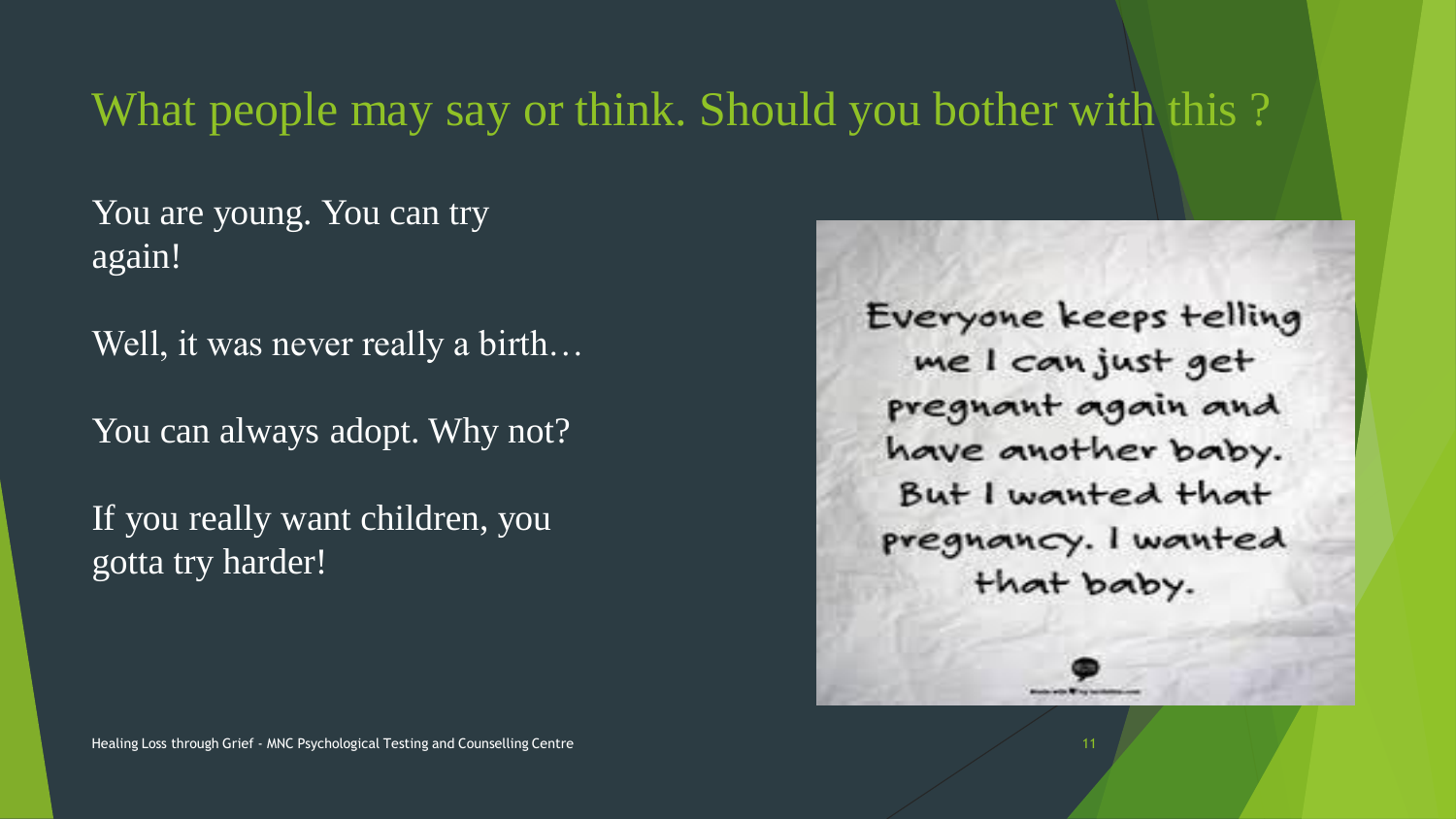### Untouchable grief

The existential pain of loss – WHY ME, GOD?

Persons are uncomfortable with things that cannot be fixed – they don't quite know what to say or do

The unspoken messages that are communicated -

No bereavement leave to grieve – unrecognized

No maternity leave after a loss – no family friendly policies

Healing Loss through Grief - MNC Psychological Testing and Counselling Centre

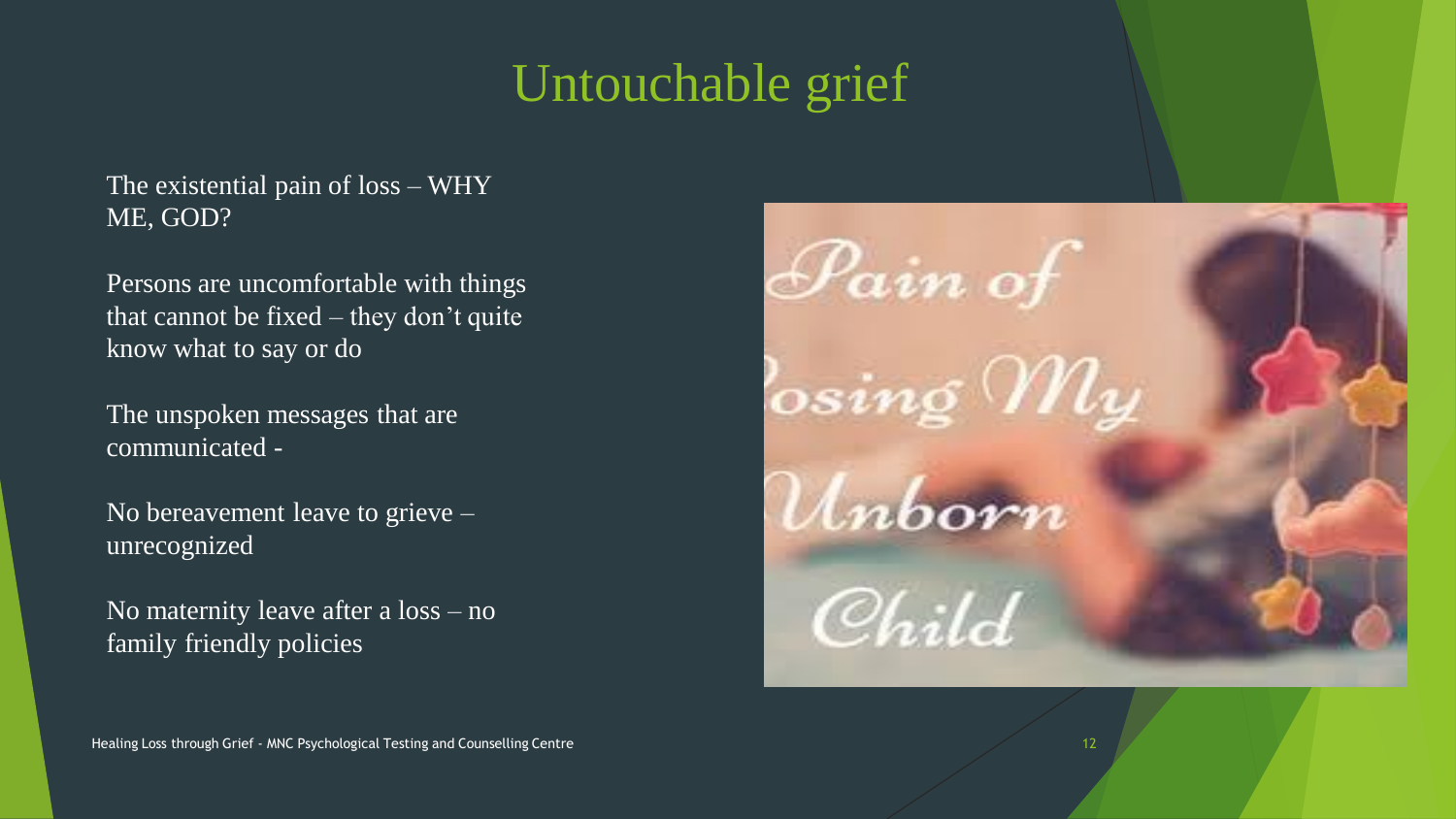### How have you coped with the Loss?

- $\triangleright$  Both men and women grieve differently
- ▶ Have you acknowledged the loss?
- ▶ You WILL change after the loss
- **S** Grief takes time
- ▶ You need other people "grief share"
- ▶ Have a 'safe place' where you can reach out

The only people who think there's a time limit for grief, have never lost a piece of their heart. Take all the time you need.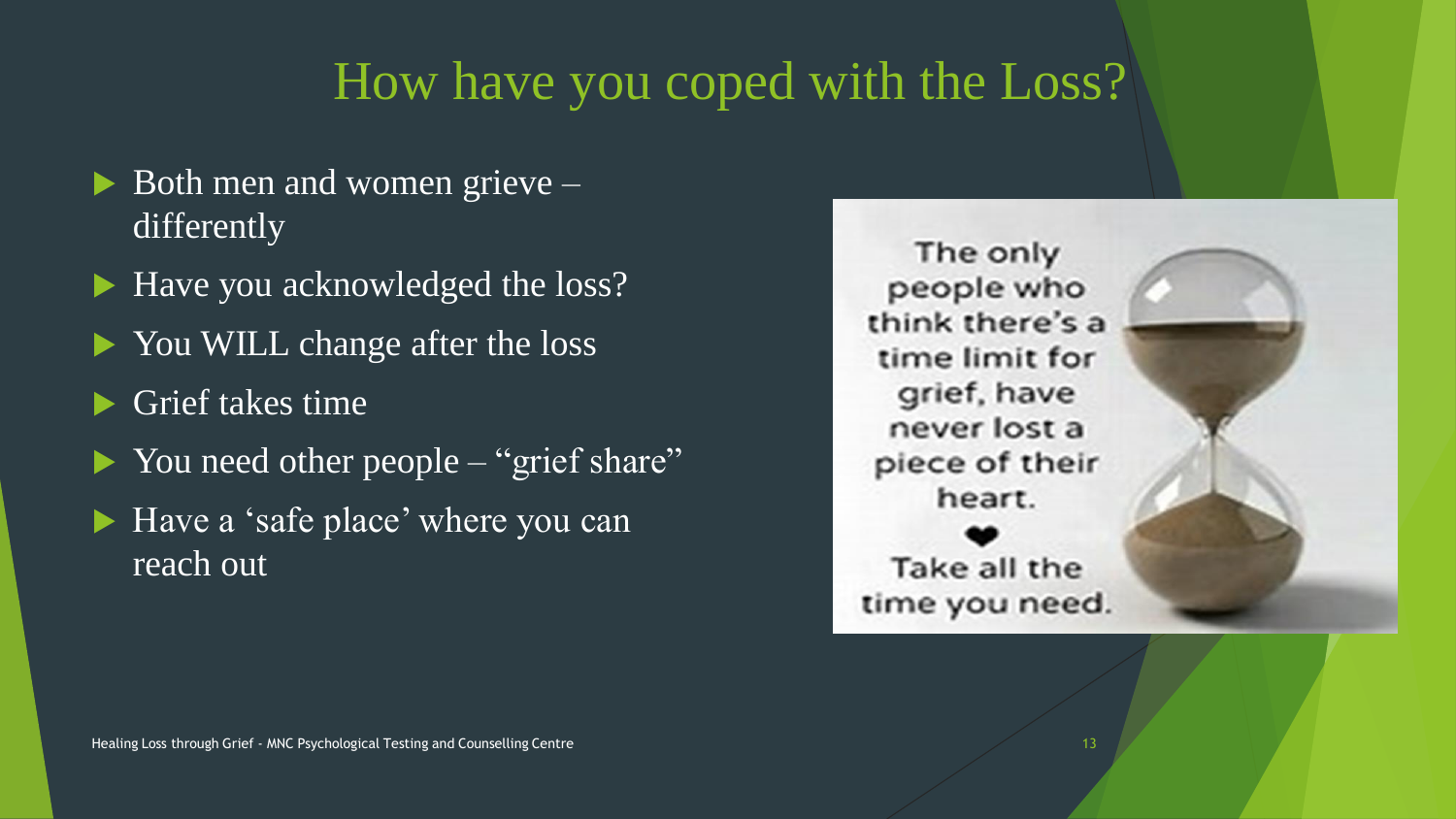### The healing power of grief – the *GIFT* of grief

- **Grief transforms loss into acceptanc**e we grieve because we have loved
- Accepting life on its terms, not on ours
- Grief is the emotion that enables us to deal with devastating loss or irrevocable change
- Not awkward or self-indulgent
- ▶ Working through fear and pain and sadness this is a natural part of coming to terms with loss

### Grief: A Transformative Process

"Grief transforms the broken, wounded soul, a soul that no longer wants to get up in the morning, a soul that can find no reason for living, a soul that has suffered an unbelievable loss...Grief alone has the power to heal."

- DANTO KESSLEIR -